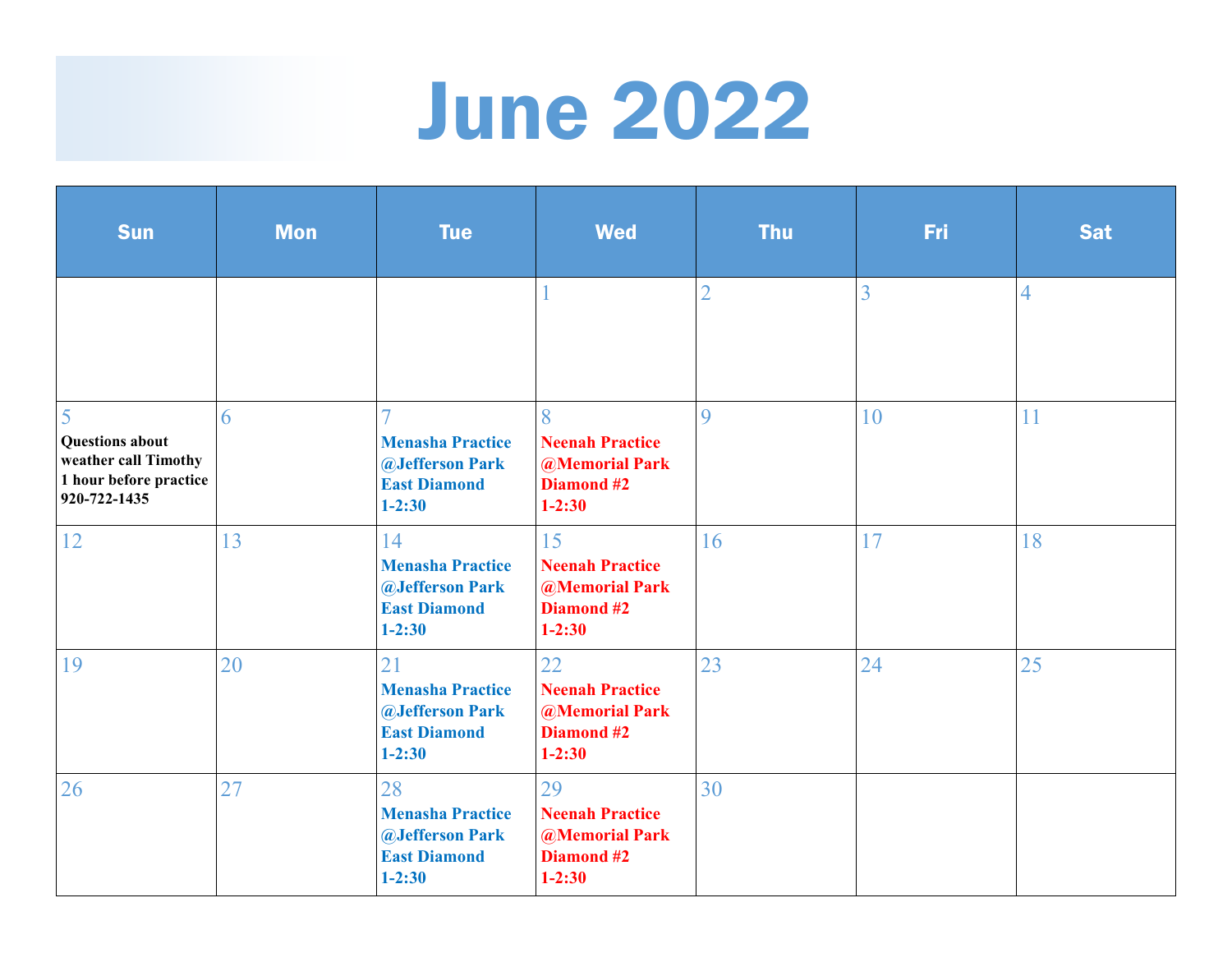## July 2022

| <b>Sun</b>                                                                                     | <b>Mon</b>     | <b>Tue</b>                                                                                                 | <b>Wed</b>                                                                        | <b>Thu</b> | Fri | <b>Sat</b>     |
|------------------------------------------------------------------------------------------------|----------------|------------------------------------------------------------------------------------------------------------|-----------------------------------------------------------------------------------|------------|-----|----------------|
|                                                                                                |                |                                                                                                            |                                                                                   |            |     | $\overline{2}$ |
| $\overline{3}$                                                                                 | $\overline{4}$ | 5<br><b>No Practice</b>                                                                                    | 6<br><b>No Practice</b>                                                           |            | 8   | 9              |
| 10<br><b>Questions about</b><br>weather call Timothy<br>1 hour before practice<br>920-722-1435 | 11             | 12<br><b>Menasha Practice</b><br><b>@Jefferson Park</b><br><b>East Diamond</b><br>$1 - 2:30$               | 13<br><b>Neenah Practice</b><br><b>@Memorial Park</b><br>Diamond #2<br>$1 - 2:30$ | 14         | 15  | 16             |
| 17                                                                                             | 18             | 19<br><b>Menasha Practice</b><br><b>@Jefferson Park</b><br><b>East Diamond</b><br>$1 - 2:30$               | 20<br><b>Neenah Practice</b><br><b>@Memorial Park</b><br>Diamond #2<br>$1 - 2:30$ | 21         | 22  | 23             |
| 24                                                                                             | 25             | 26<br><b>Menasha Practice</b><br><b><i><u>@Jefferson Park</u></i></b><br><b>East Diamond</b><br>$1 - 2:30$ | 27<br><b>Neenah Practice</b><br><b>@Memorial Park</b><br>Diamond #2<br>$1 - 2:30$ | 28         | 29  | 30             |
| 31                                                                                             |                |                                                                                                            |                                                                                   |            |     |                |